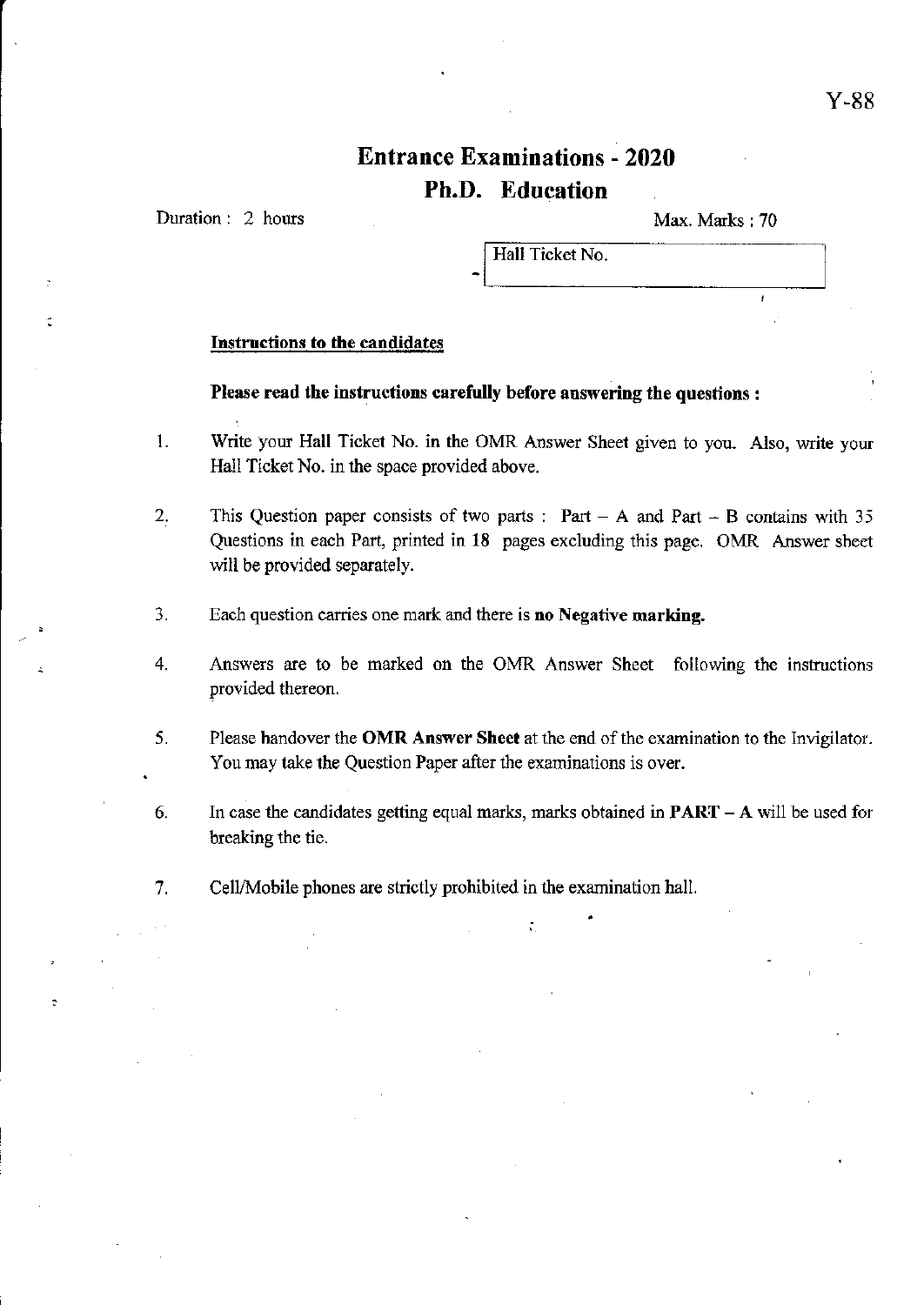- ত ত

#### Part-A

- 1. One of the following is not a quality of researcher
	- (A) He must be patient
	- (8) He must be subjective
	- (C) He must be of alcrt mind
	- (D) Keenness in enquiry
- 2. Educational Research can be classified as
	- (A) Basic, Applied and Action Research
	- (B) Quantitative, Qualitative Research and Mixed Research
	- (C) Philosophical, Historical, Survey and Experimental Research
	- (D) All the above
- 3. Theory of Newton's laws of motion is an example of
	- (A) An applied research
	- (B) Basic Research
	- (C) Action Research
	- (D) None of these
- 4. The sequence of steps in research is as follows
	- (A) Selection of problem, data collection, statement of hypothesis
	- (8) Data collection, Selection of problem, statement of hypothesis, data analysis
	- (C) Selection of problem, Formulating the problem, data collection, data 'analysis

↥

- (D) Hypothesis statement, Selection of problem, data collection, data analysis
- 5. Government Policy documents/reports are the examples for
	- (A) Primary sources
	- (B) Secondary sources
	- (C) Evidences
	- (D) None of these
- 6. In the process research, objectives are tobe stated
	- (A) In question form
	- (B) In statement form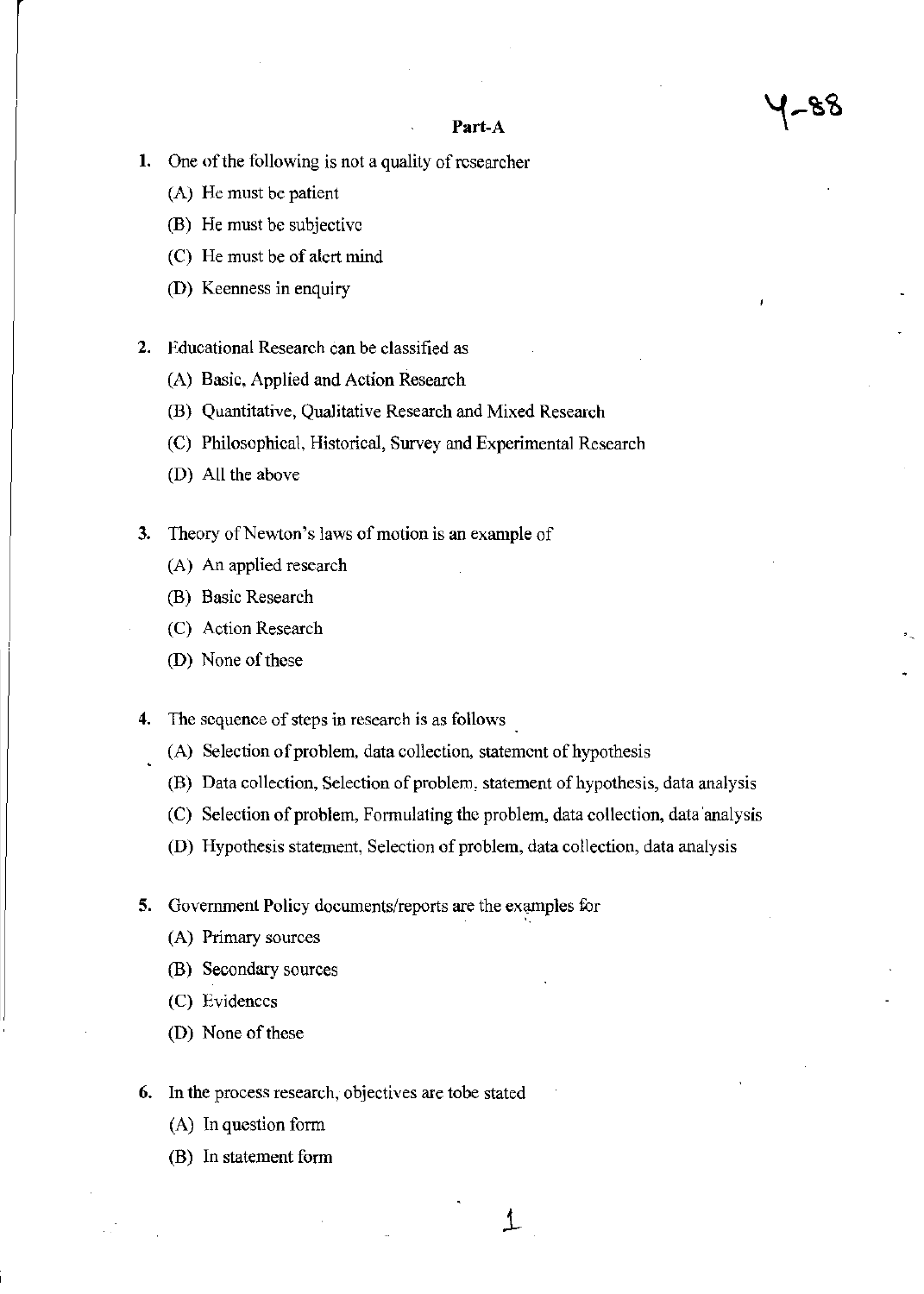- (C) Both question  $\&$  statement forms
- (D) None of these
- 7. "The impact of Covid -19 Pandemic on academic perfonnancc of M.Ed students" In this problem the independent variable is;

५-४४

- (A) Covid -19 Pandemic
- (B) Performance
- (C) Academic Performance
- (D) M.Ed. Students
- 8. Tn testing of hypotheses
	- (A) Descriptive Statistics is used
	- (B) Co relational Statistics is used
	- (C) Inferential Statistics is used
	- (D) None of these
- 9. When a true null hypothesis (Ho) is rejected thcn
	- (A) Type-1 error occurs
	- (B) Type-2 error occurs
	- (C) Both Typc-l & Type-2 errors occurs
	- (D) None of these
- 10. The Research design
	- (A) Is popularly known as Blueprint of the research
	- (B) Includes Research Method used in research
	- (C) Includes Sampling used in research
	- (D) All the above
- 11. Which of the following statement is correct related to Mixed method of research?
	- (A) In a single research study Quantitative Method is used
	- (B) In a single research study Qualitative Method is used
	- (C) In a single research study both qualitative and quantitative Methods are, used
	- (D) In a research study various Methods are used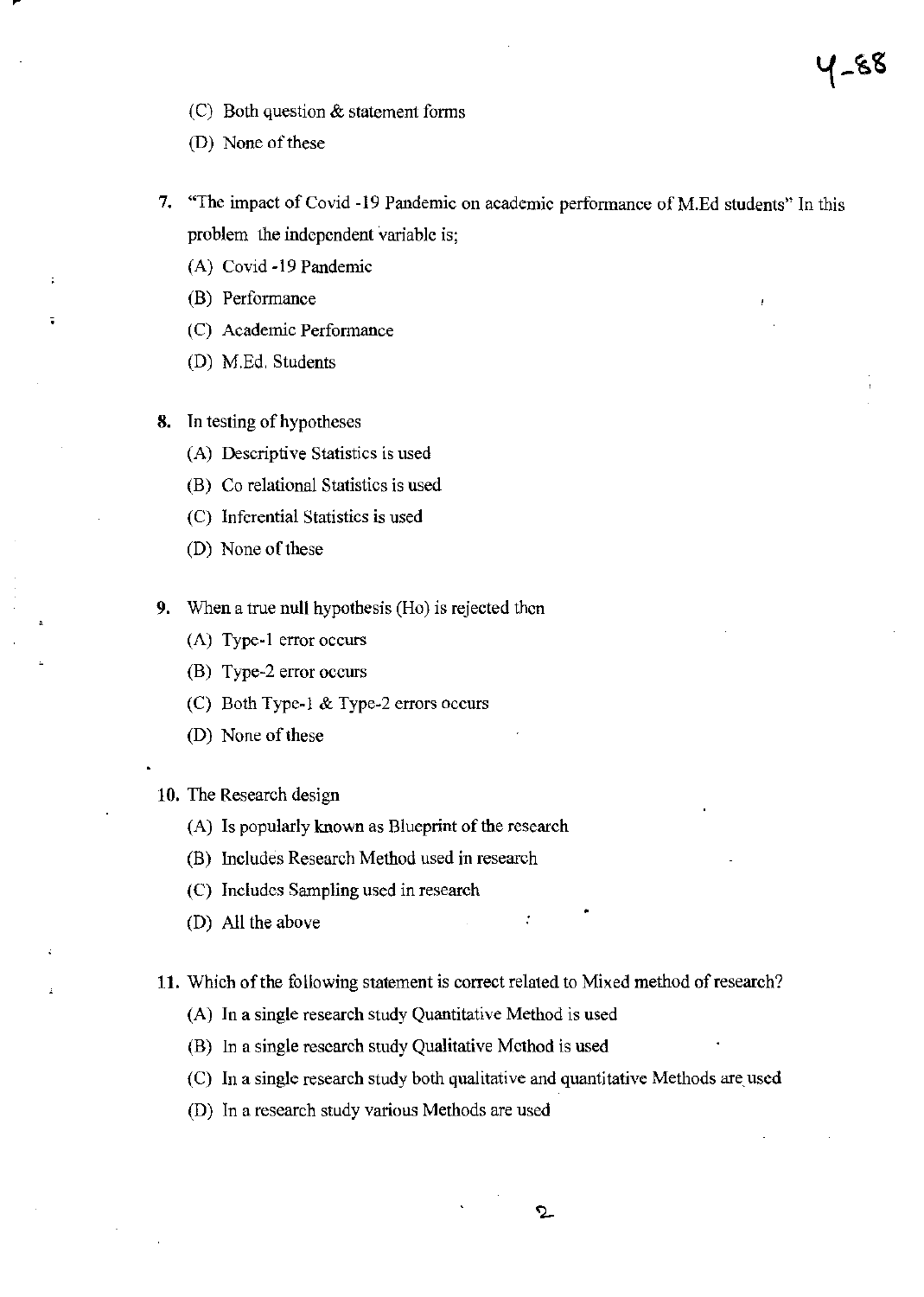- 12. The correct sequence of process of Sampling
	- (A) Developing the Sampling frame, Defining the population, Determining the size of Sample, Selecting sample Method
	- (B) Selecting samples, Defining the population, Developing the Sampling frame, Determining the size of Sample, selecting sample Method, Selecting samples
	- (C) Defining the population, Developing the Sampling frame, Determining the size of Sample, selecting sample Method, Selecting samples
	- (D) Defining the population, Detennining the size of Sample, selecting sample Method, selecting samples, Developing the Sampling frame
- 13. Which of the following sampling method is appropriatc to study the prevalence of COVID-J9 amongst male and female in India?
	- (A) Snowball sampling
	- (B) Systematic sampling
	- (C) Quota sampling
	- (D) Stratified random sampling
- 14. Non-probability sampling technique/method to be used when
	- $(A)$  Incomplete/ unavailability of sampling frame
	- (B) Size of the sample is small
	- (C) Need to complete field work urgently
	- (D) All the above
- 15. Sampling error decreases when
	- (A) Size of the sample increases
	- (B) Size of the sample is small
	- (C) Size of the sample decreases
	- (D) All the above
- 16. A researcher is interested to study prospects of a particular school. Which tool is to be preferred for the study?
	- (A) Rating Scale
	- (B) Interview
	- (C) Questionnaire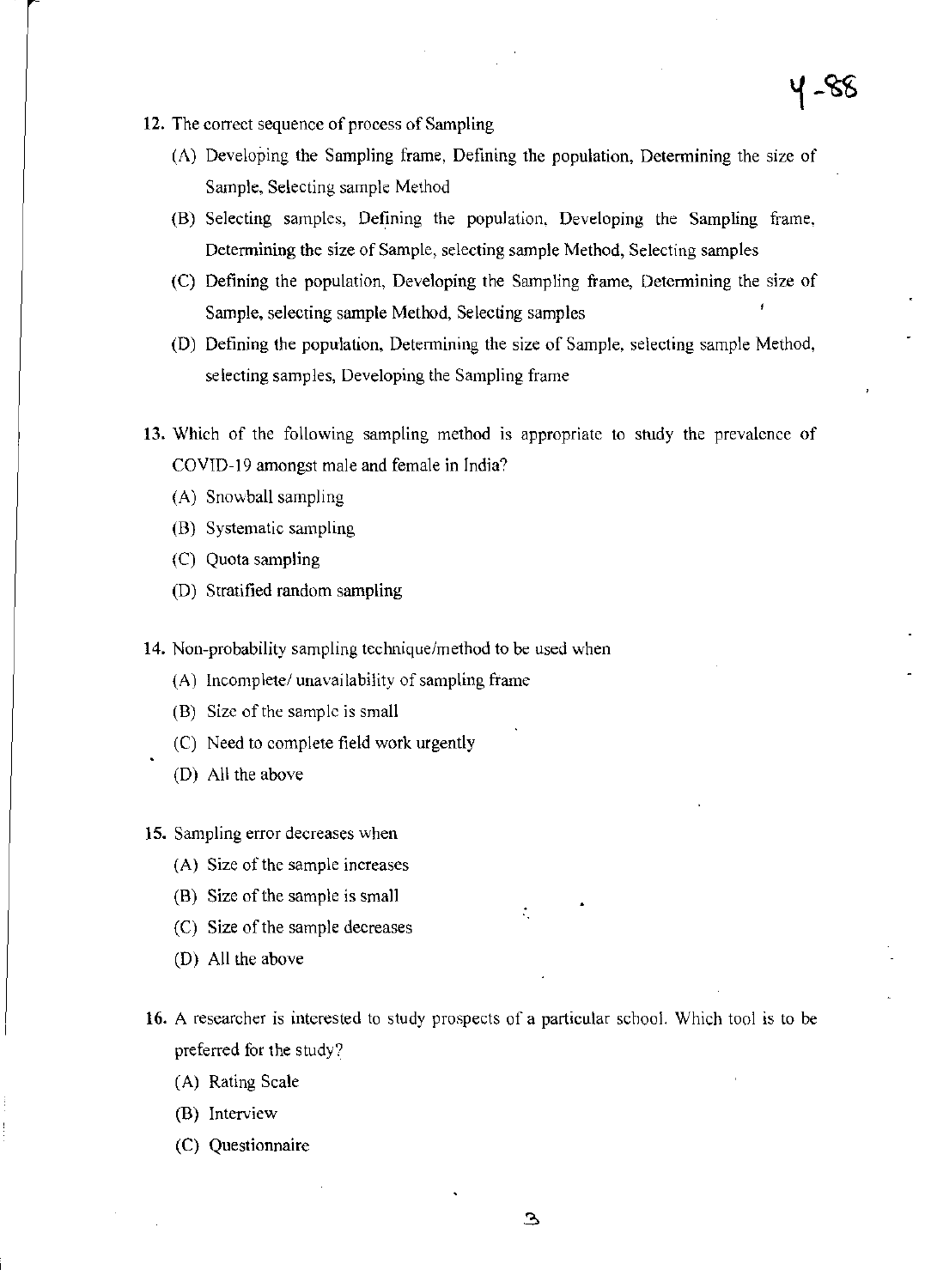**17. In** a Historical research method the preferable Data Collection Tool

1–88

- (A) Standardized tests
- (8) Typical characteristic tests
- (C) Questionnaire
- (D) Using primary and secondary sources
- **18.** Manipulation is always a part of
	- (A) Historical research
	- (B) Fundamental research
	- (C) Descriptive research
	- (D) Experimental research
- **19.** A researcher wants to develop Attitude Scale. For this he does item analysis. During item analysis, the researcher
	- (A) Should calculate difficulty value
	- (B) Should calculate only discrimination index
	- (C) Should calculate both difficulty value as well as discrimination index
	- (D) Should neither calculate difficulty value nor discrimination index

**20.** Which of the following is not a parametric statistics/Test?

- (A) T-test
- (B) Chi-square
- (C) Analysis of Variance
- (D) Product moment correlation
- **21.** Which of the following are characteristics of Non parametric statistics?
	- (A) Free distribution.
	- (B) Measurement of criterion variable may be on any scale
	- (C) Less powerful.
	- (D) All the above.

ŧ.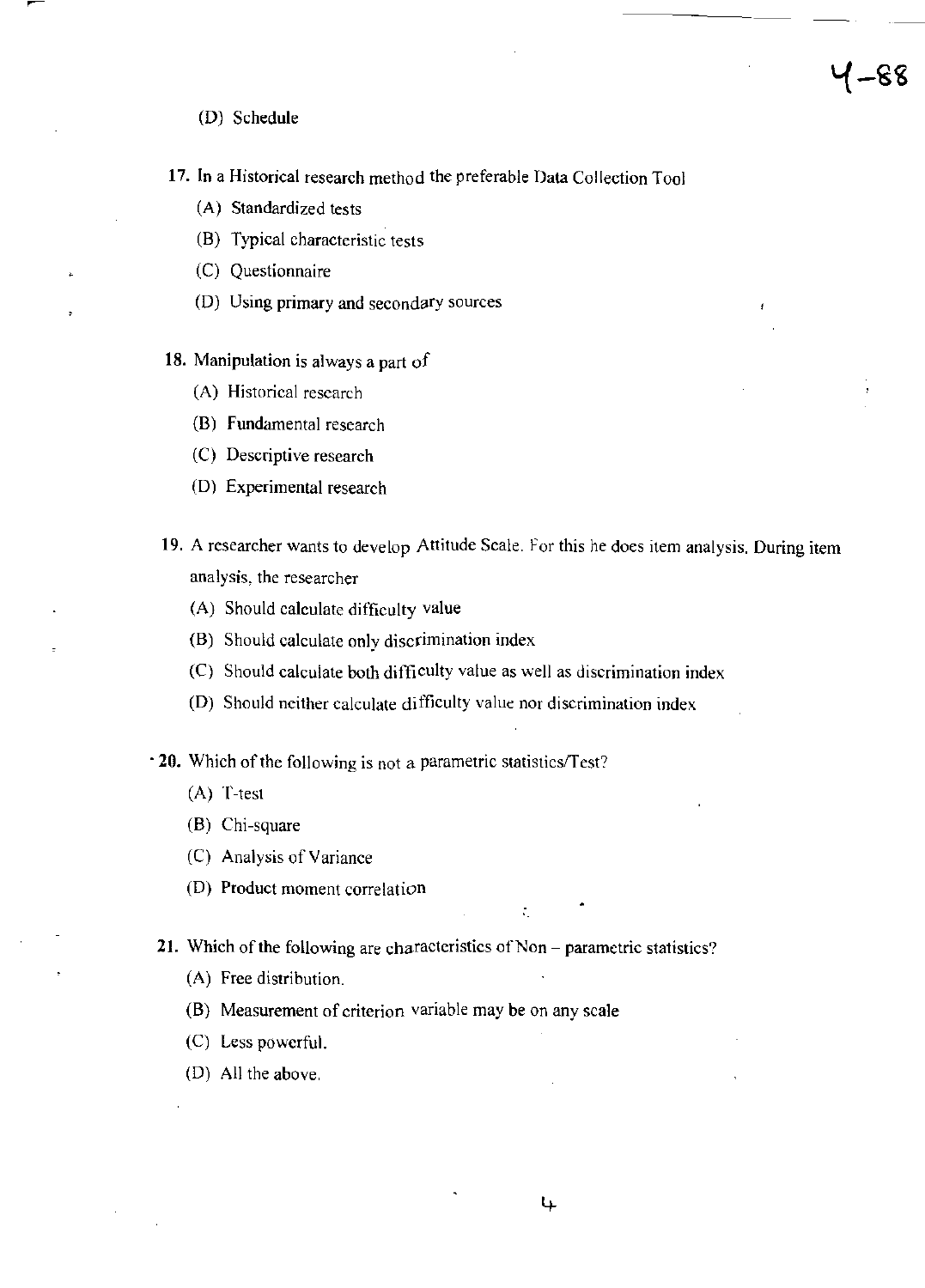j

- **22. Attitude towards teaching profession is considered to be the measurement on:** 
	- (A) Nominal Scale
	- (8) Ordinal Scale
	- (C) Interval Scale
	- (D) Ratio Scale
- **23. The example of standard score is** 
	- (A) Z-seore
	- (8) T-score
	- (C) Hull score
	- (D) All the above.
- **24. Which** of the **following is the highest level** of significance?
	- (A) .01
	- (8) .002
	- (C) .05
	- (D) .001
- **25. For testing significance of difference among means of three groups, the most appropriate statistical technique is:** 
	- $(A)$  T-test
	- **(B) One way Analysis of variance**
	- **(C) Two way analysis of variance**
	- (D) T-test followed by ANOVA
- 26. Suppose a researcher wants to compare the attendance of Class VIII boys with girls. The **data related to this objective can be best analyzed through:** 
	- (A) Median test
	- **(B) Chi-square test**
	- (C) Sign test
	- (D) T-test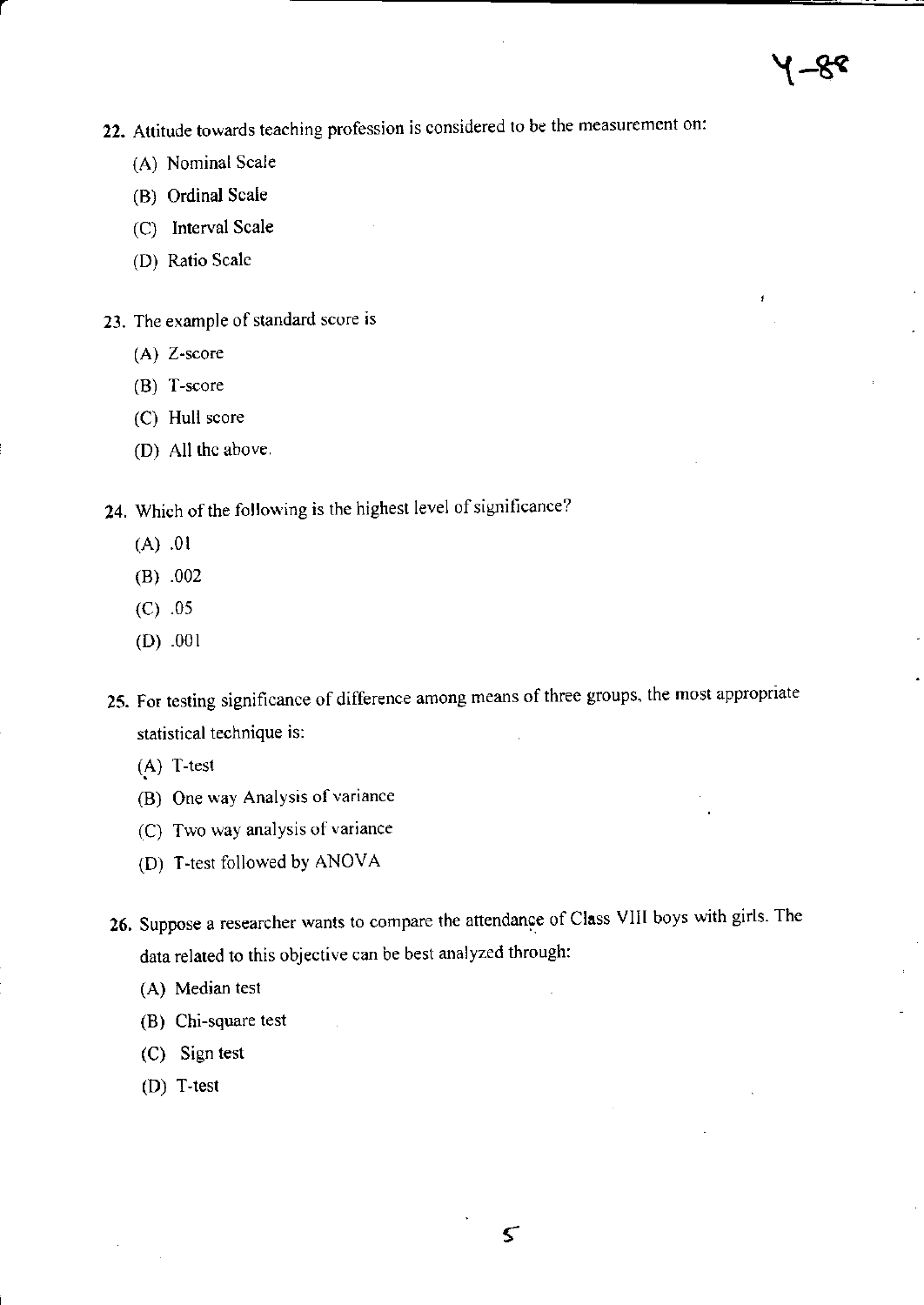- (A) 25,29,33,37,41
- (B) 75,79,83,87,91
- (C) 5,9,3,33,7
- (D) 98,101,100,99,97

## **28. The value** of degree of freedom:

- **(A) Can be negative**
- (B) Can be positive
- **(C) Is always positive.**
- **(D) Can be sometime positive or negative**

**29. The following relate to 'Flow of ideas in Statement** of the **Problem** ';

- **I. Area of Research**
- **II. Deficiencies in Evidence**
- **III. Justification** of the **Research Problem**
- **IV. Research Problem**
- V. **Relating the Discussion to Audiences**

**Choose the appropriate order.** 

- (A) I, IV, 111, II, V
- (B) 1,11, 1II, IV, V
- (C) J, V, 11, IV, III
- (D) 11, V, l, III, IV

(C) I-d, I1-c, lII-a, IV-b

**30. Match the sources of literature with their description:** 

| Column A                        | Column B                                                                                       |  |  |
|---------------------------------|------------------------------------------------------------------------------------------------|--|--|
| I. Summaries                    | a) indexes journal articles both in print<br>form and CD-ROMs                                  |  |  |
| II. Handbooks                   | b) report educational trends useful in<br>writing problem statements or literature<br>reviews. |  |  |
| <b>III.</b> Statistical Indexes | c) provide overviews of the literature and<br>research on timely issues in education           |  |  |
| IV. Databases                   | d) discuss topics such as teaching,<br>curriculum and other<br>aspects of<br>education         |  |  |
| $(A)$ I-c, II-b, III-a, IV-d    |                                                                                                |  |  |
| $(B)$ I-c, II-d, III-b, IV-a    |                                                                                                |  |  |

6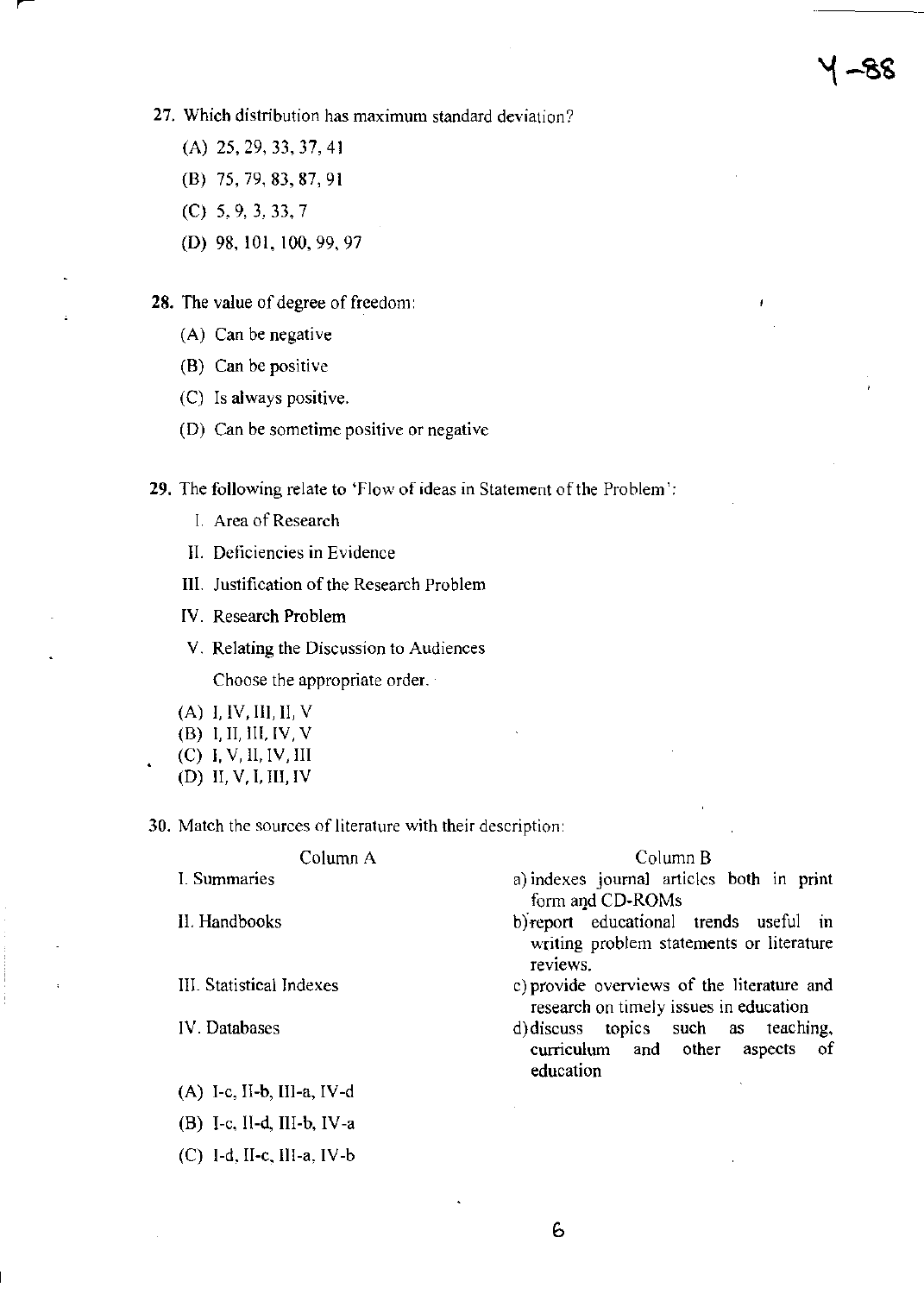ł

# (D) I-d, !I-c, Ill-b, IV-a

- 31. 'A special type of independent variable that is of secondary interest and combines with another independent variable to influence the dependent variable' is called:
	- (A) Treatment Variable
	- (B) Extraneous Variable
	- (C) Control Variable
	- (D) Moderating Variable

32. The following relate to steps in developing test instrument for collection of data:

- i. Writing pool items for the test and validating content
- ii. Calculating reliability of the test
- iii. Identification and defining domain of the test
- iv. Administering validation of the test
- v. Administering pilot test
- vi. Running item analysis

Identify the appropriate chronological order

- $(A)$  i- vi- iii- v- iv- ii
- (B) iii- i- v- ii- vi- iv
- (C)  $\overline{ii}$  ii  $\overline{ii}$  ivesting the  $\overline{v}$
- (D)  $\overrightarrow{ii}$  i- iv- ii- v- vi

33. Match the data representation figures used in educational research with their description:

| Column A                     |  |  | Column <sub>B</sub>                                                             |                                                                                     |  |     |
|------------------------------|--|--|---------------------------------------------------------------------------------|-------------------------------------------------------------------------------------|--|-----|
| a) Bar Charts                |  |  |                                                                                 | <i>i</i> . display interaction between                                              |  | two |
|                              |  |  |                                                                                 | variables in an experiment                                                          |  |     |
| b) Scatter plots             |  |  | ii. depict trends and distributions of data                                     |                                                                                     |  |     |
| c) Line Graphs               |  |  | iii. portray complex relationships among<br>variables in correlational research |                                                                                     |  |     |
| d) Charts                    |  |  |                                                                                 | iv. illustrate comparison of two different<br>scores and how the scores differ from |  |     |
|                              |  |  | mean                                                                            |                                                                                     |  |     |
| $(A)$ a-ii, b-iv, c-i, d-iii |  |  |                                                                                 |                                                                                     |  |     |
| $(B)$ a-iii, b-ii, c-i, d-iv |  |  |                                                                                 |                                                                                     |  |     |
| $(C)$ a-iii, b-i, c-ii, d-iv |  |  |                                                                                 |                                                                                     |  |     |

(D) a-ii, b-i, c-iii, d-iv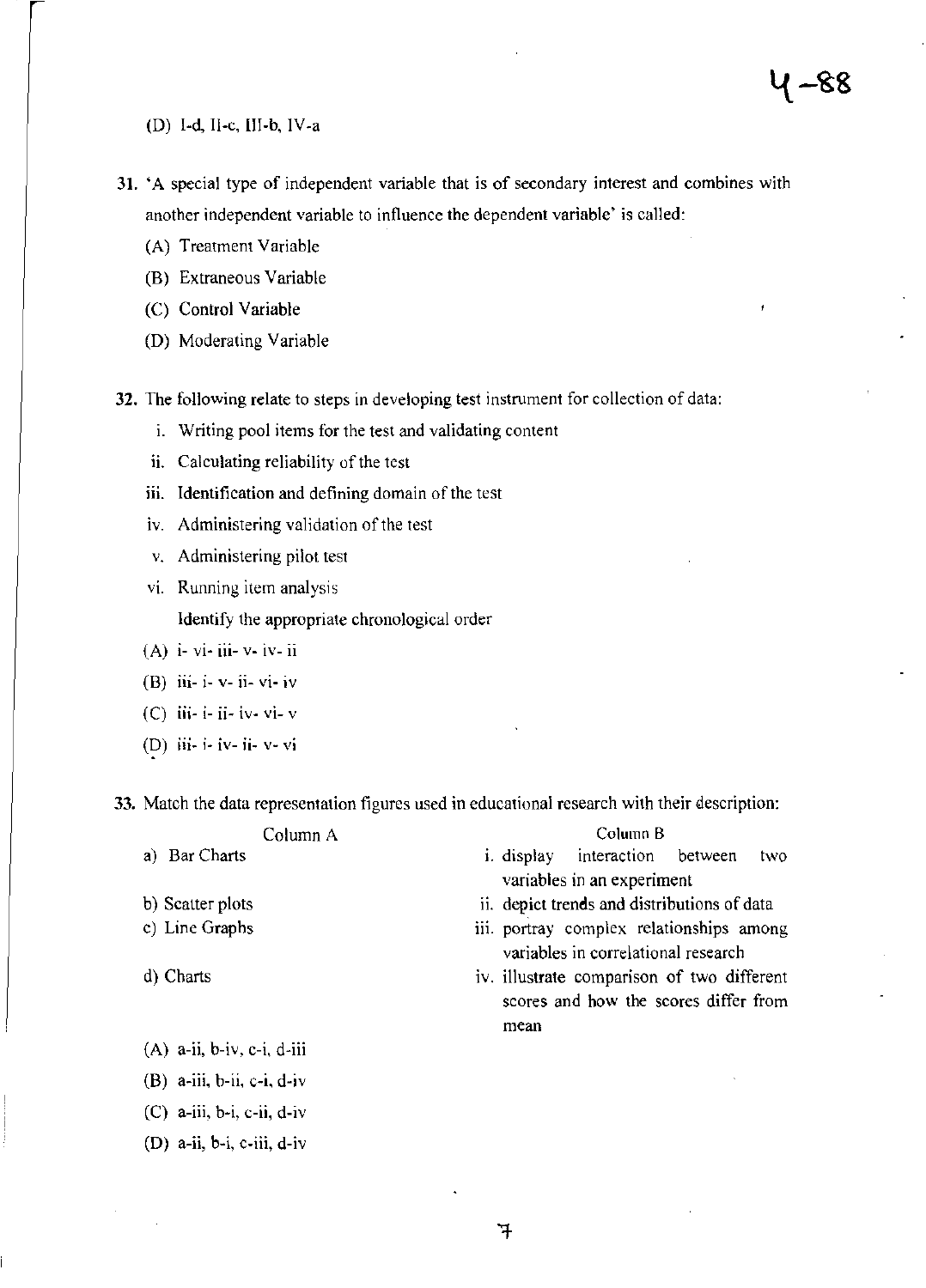34. When a teacher's assessment of the performance of a student in one subject may influence hislher rating of that student's performance in another, the type of effect is called:

 $\sim$ 

- a) Placebo Effect
- b) Hawthorne Effect
- c) Halo Effect
- d) Elevation Effect
- (A) Placebo Effect
- (B) Hawthorne Effect
- (C) Halo Effect
- (D) Elevation Effect
- 35. Consider the following statements:
	- i. Likert Scale is also called Differential Scale
	- ii. Likert Scale is otherwise known as Summated Rating Scale
	- iii. Likert Scale is based upon the assumption that each statement/item on the scale has equal attitudinal value
	- iv. Likert Scale reflects the absolute rather than relative attitudes of respondents
	- v. Likert Scale is a type of Interval Scale
	- vi. Likert Scale shows the strength of one respondent's view in relation to that of another and not the absolute attitude.

Which of the following statements are correct with respect to Likert Scale?

- $(A)$  ii, iii, iv, v
- $(B)$  i, iii, iv
- (C) i, iii, V, vi
- $(D)$  ii, iii, vi

#### Part-B

÷,

- 36. Pragmatism has a greater sense of responsibility than Naturalism with regard to moral training because
	- (A) The free activity which pragmatic- system of education entails does not mean licence; rather it means a guided activity.
	- (8) They emphasize teaching of values
	- (C) They consider education, basically, a social process.
	- (D) They do not want the teacher to abdicate from the scene.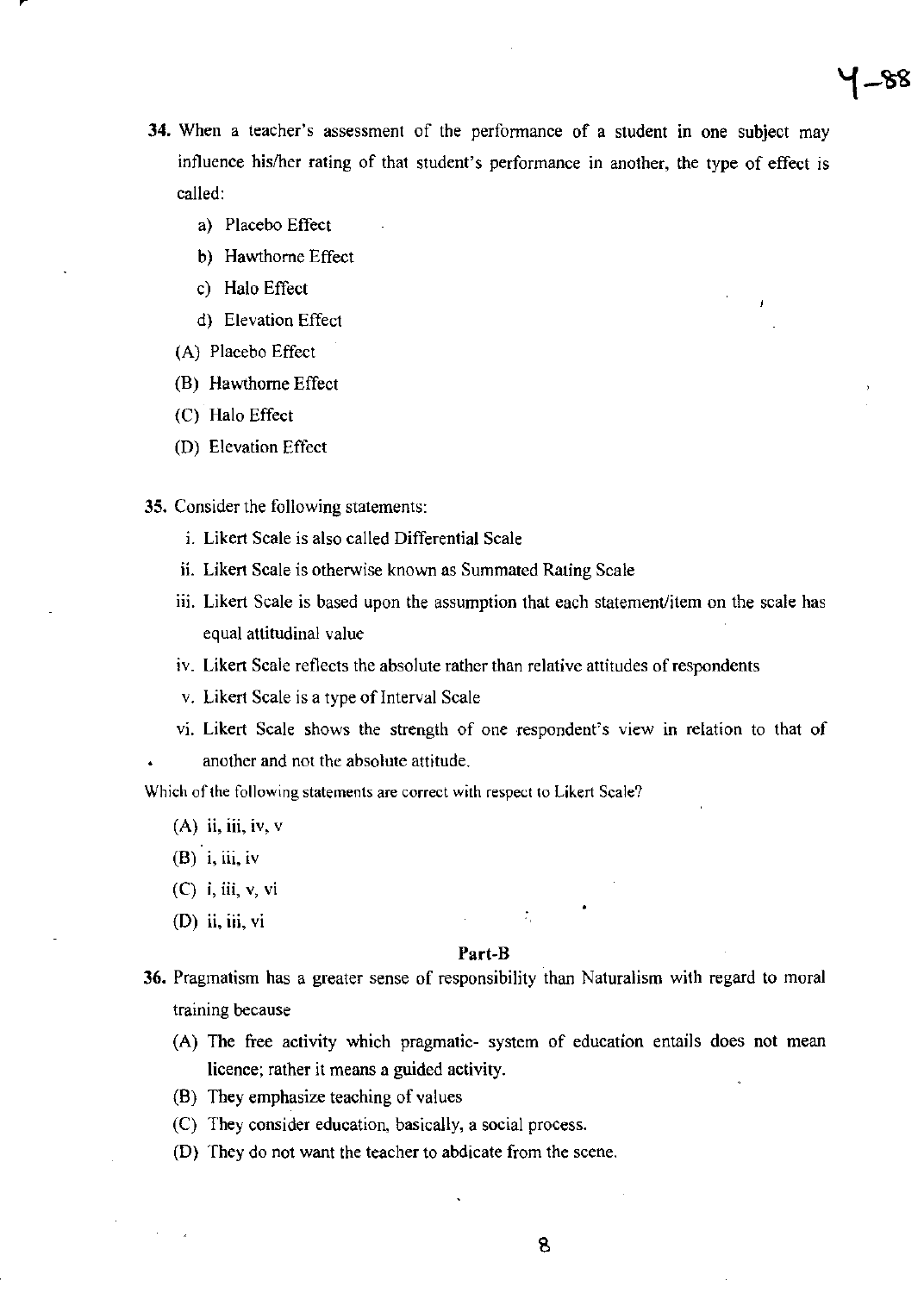- 37. Which of the following statements does not go in favour of the individual aims of education?
	- (A) The individual is an asset to the society; his development and growth are necessary
	- (B) The society is strong if the individual is strong
	- (C) Every individual is unique; development of his potentialities is essential
	- (D) Society is supreme and all individuals are only parts of it.

38. Rigid system of state-education is justified on the basis that the state

- (A) Is supreme to dictate what shall be taught and how shall be taught.
- (B) Has absolute control over the lives, and destinies of its individual members.
- (C) Has a right and a bounden duty to mould the citizen to a pattern which makes for its own preservation and enhancement.
- (D) Has better resources to manage education.
- 39. Which School of Philosophy gave more priority to fine Art and Aesthetics in their curriculum?
	- (A)Naturalism
	- (B) Idealism
	- (C) Existentialism
	- (D) Pragmatism
- 40. Paulo Freire's Philosophical thought represents
	- A) Self realization
	- B) Sensitiveconscience for suffering oppressed
	- C) Constructivism and sensitivity environment
	- D) Moral Education
- 41. The common Philosophical characteristic reflected in Naturalism and Existentialism.
	- (A) Emphasis on value Education
	- (8) Emphasis on physical Environment
	- (C) Emphasis on the Individual
	- (D) Emphasis on spiritual aims of Education
- 42. In which of the following Classical Conditioning procedures Unconditioned Stimulus (UCS) is presented after the termination of the Conditioned Stimulus (CS)?

٩

- (A) Forward Conditioning
- (B) Backward Conditioning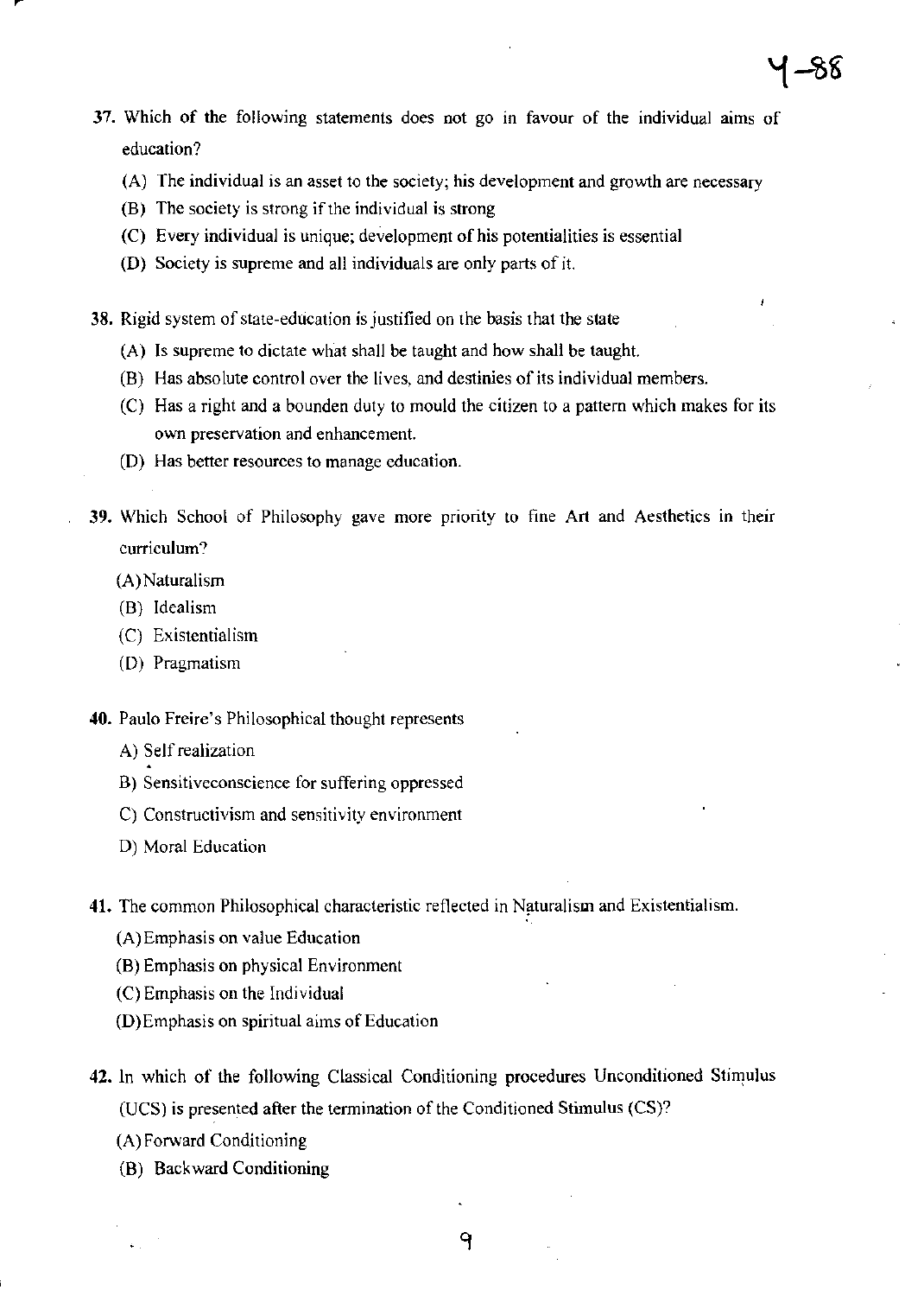(C) Trace Conditioning

l,

- (D) Simultaneous Conditioning
- 43. Which of the following pair is INCORRECT?
	- (A) Carl Rogers- Person-Centered Theory
	- (8) Abraham Maslow- Hierarchy of needs
	- (C) Bandura- Social Cognitive Theory
	- (D) GordonAll port Type Theory of personality
- 44. Assertion (A): Pleasure or displeasure resulting from a learning experience decides the degree of its effectiveness Reason (R): All pleasant experiences have a lasting influence and are remembered for a long time while the unpleasant ones are soon forgotten.

7-88

- (A) Both (A) and (R) are correct and (R) is the correct explanation for  $(A)$
- (B) Only (R) is correct
- (C) (A) Both (A) and (R) are incorrect
- (D) Both (A) and (R) are correct and (R) is not the correct explanation for  $(A)$
- 45. Given below are the list of some general conclusions based on intelligence testing. Select those which relate to academic intelligence testing: Choose from the following Codes:
	- (a) The optimum point in one's mental development is reached during adulthood
	- (b) As one advances in age, intelligence also advances
	- (c) In tenns of functions the rate of mental development changes
	- (d) Empathy forms an important component of intelligence
	- (e) On the basis of intelligence we arc able to address problems of meaning and value
	- (f) By placement of an individual in socially and culturally advanced environment, the intelligence quotient can increase but not his/her classification op the basis of intellectual capacity.
	- $(A)$   $(a)$ ,  $(b)$  and  $(c)$
	- (B) (b), (e) and (d)
	- (C) (c), (d) and (e)
	- (D) (a), (c) and (f)
- 46. Which of the following statements are found favorable in the psychoanalytic model of adjustment?
	- a) Adjustment is objective and action oriented process.
	- b) Learning plays an important role in adjustment.
	- c) Adjustment process can be explained in tenns of schedules of reinforcement.
	- d) Ego mechanisms play an important role in adjustment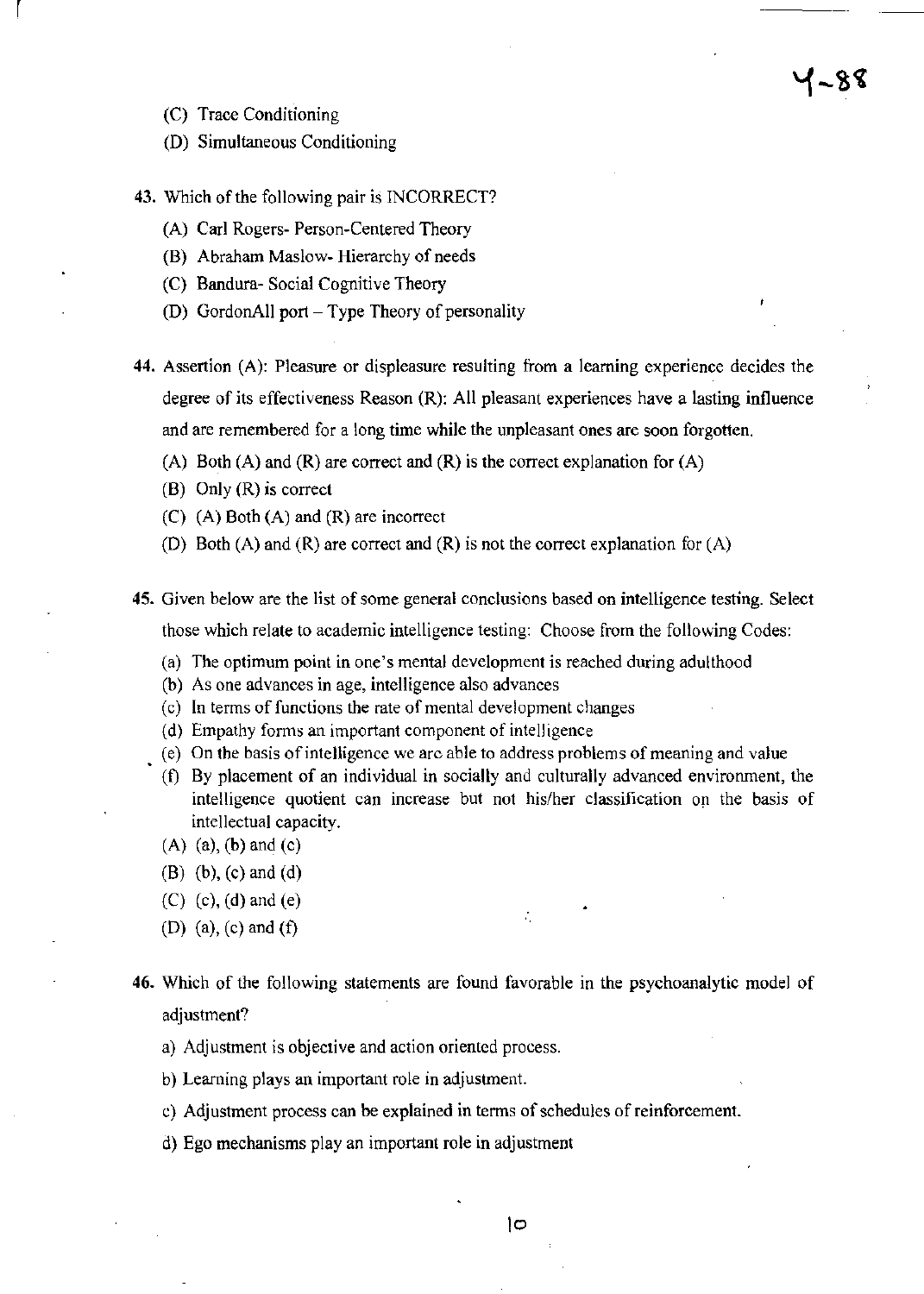- e) Shaping fonns part of the adjustment process
- f) Adjustment of a person with his/her environment is based on hislher personal and racial unconscious.
- $(A)$  (a) and  $(f)$

 $\vert$ 

- (B) (a) and (b)
- $(C)$  (c) and (d)
- (D) (d) and  $(f)$
- 47. The teacher had an argument with his colleague and, then Comes to the class and gets angry and shouts at the students. This is an example of which of the defense mechanisms:
	- (A) Projection
	- (B) Aggression
	- (C) Displacement
	- (D) Sublimation
- 48. Critically analyze the following: Assertion (A): Creativity can be nurtured in the classroom Reason (R): If the teacher is open to experience and tolerant of ambiguity.
	- (A) Both (A) and (R) are correct
	- (B) Only (A) is correct
	- (C) Only (R) is correct
	- (D) Both (A) and (R) are not correct
- 49. One of the following is most critical to achieve gender equality in Education
	- $(A)$  To have a majority of girls in student council
	- (B) Equal number of girls and boys in the classroom
	- (C) Work out how the masculine and famine are represented in the curriculum
	- (D) To have a greater proportion of women teachers
- 50. Social stratification in society is based on
	- (A) Education, earning and empowennent
	- (B) Motivation, Mobility and Material possession
	- (C) Color, religion and language
	- (D) Power, Property and occupational prestige
- 51. The process of imbibing one's own culture in one's personality is tenned as-
	- (A) Socialization
	- (B) Acculturation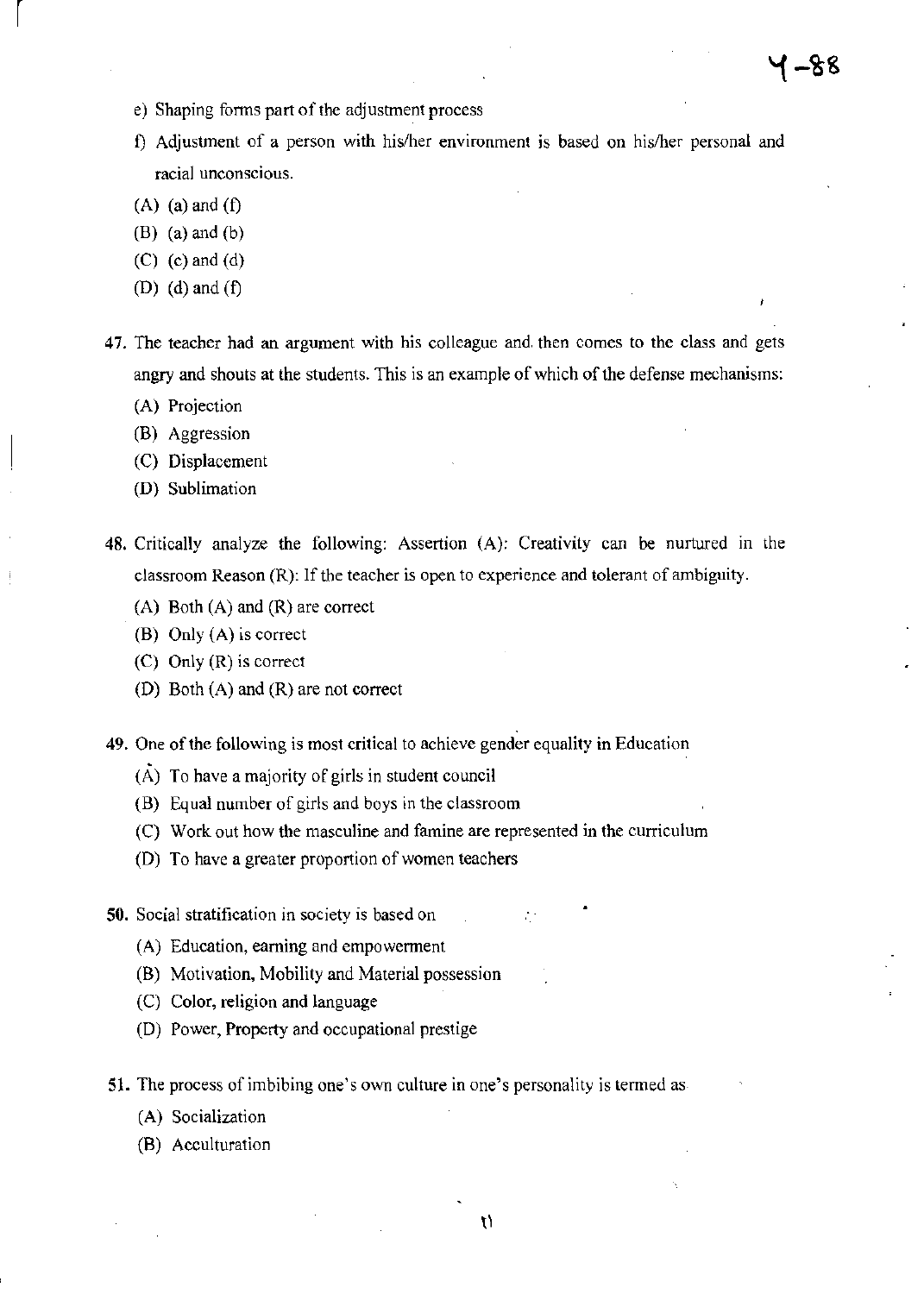- (C) Modernization
- (D) Enculturation
- **52.** Social classes and their sub-cultures are most interesting and most important to a student of education because
	- (A) Social classes differ from one another in many ways which are important for education
	- (B) Teachers also come from different social classes.
	- (C) Students belong to different social classes.
	- (D) Schools may belong to different social classes
- **53.** Consider the following pairs:

| I. Max Weber | 1. Sociology seeks to discover the principles of cohesion     |
|--------------|---------------------------------------------------------------|
|              | and of order within social structures                         |
| II. Ogburn   | 2. Sociology is "the scientific study of social relationship, |
|              | their variety, their forms"                                   |
| III. Abel    | 3. Sociology "attempts the interpretative understanding of    |
|              | social action"                                                |
| (V. Mac lver | 4. Sociology is a "body of learning about society, a          |
|              | description of ways to make society better"                   |
|              | 5. "Sociology is a scheme for scientific social development"  |

Which of the pairs given above is/are correctly matched?

(A) 4 3 I 5  $\cdot$  (B) 1 2 4 5  $(C) 3 4 2$  $\mathbf{1}$ (D) 2 I 4 3

**54.** Delor's report mentions four pillars of learning. Which is the correct order among them?

÷.

- L Learning to live together
- II. Learning to develop
- III. Learning to do
- IV. Learning to be
- V. Leaming to survive
- VI. Learning to know
- $(A)$  V, VI, II, I
- (B) VI.V,U,IV
- (C) V,I,U,VI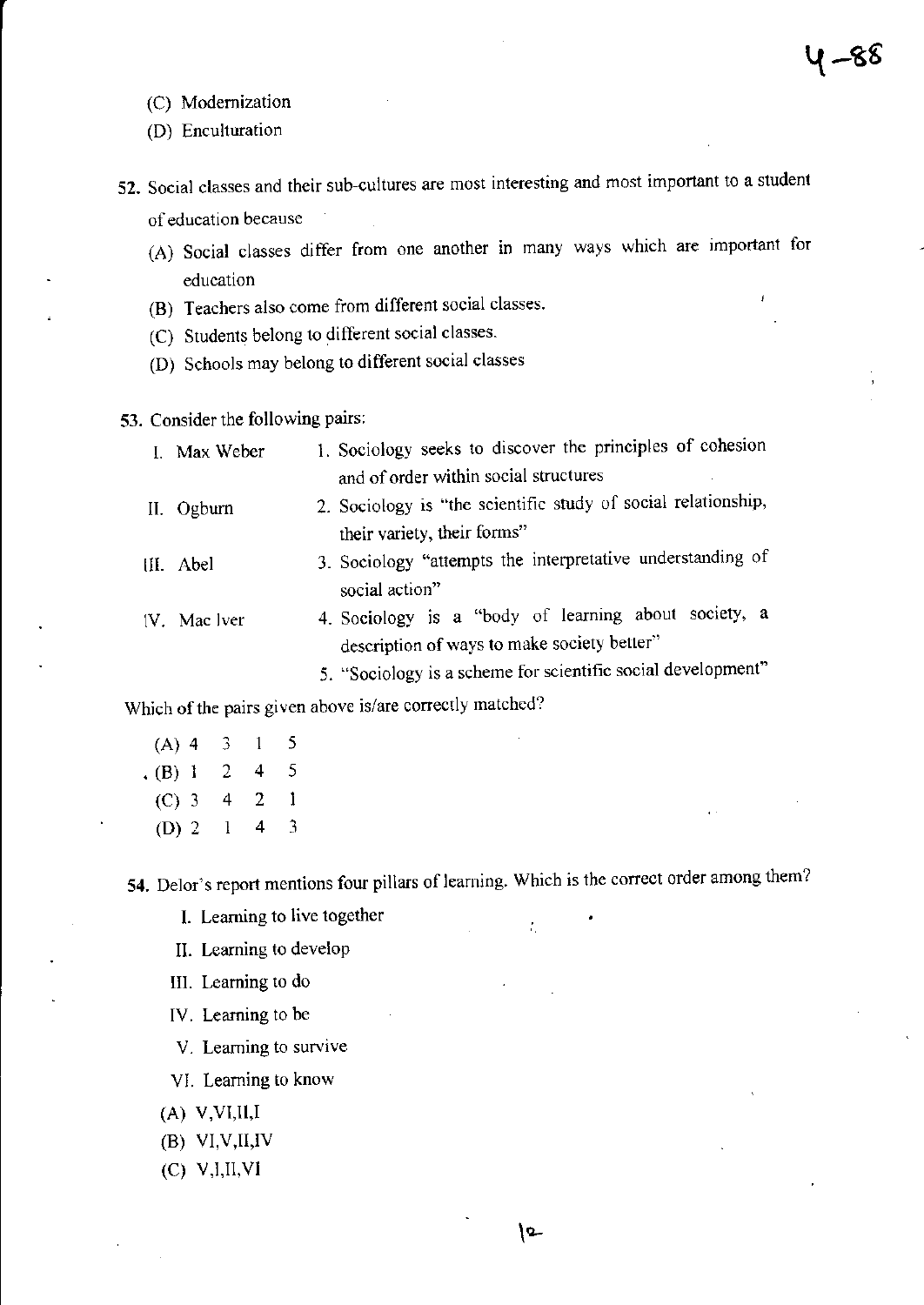# (D) VI,Ill,I, IV

 $\hat{\omega}$  .

# 55. Consider the following pairs

| I. Article 45        | 1. Right of minorities to establish and administer<br>educational institutions                          |
|----------------------|---------------------------------------------------------------------------------------------------------|
| II. Article 30       | 2. The state shall not discriminate against any citizen on<br>grounds only of sex                       |
| III. Article $15(1)$ | 3. Free and compulsory primary education for children                                                   |
| IV. Article 46       | 4. Forbids religious instruction in any educational<br>institution wholly maintained out of state funds |
|                      | 5. Education of socially and economically weaker sections<br>of people                                  |
|                      |                                                                                                         |

Which of the pairs given above is/are correctly matched?

| $(A)$ 3 | 2 | 1 | 4 |
|---------|---|---|---|
| $(B)$ 3 | 2 | 4 | 5 |
| $(C)$ 2 | ı | 3 | 5 |
| $(D)$ 3 | 1 | 2 | 5 |

56. The Bureaucratic approach in the field of administration is initiated by

(A) F.W. Taylor

(B) M.Weber

(C) Mary Parker

(D) Elton Mayo

57. For effective results, the educational supervisor should follow which of the following approaches?

(A) Team Approach

(B) Modem Approach

- (C) Traditional Approach
- (D) Administrative Approach
- 58. Which of the following diagrams tends to provide a correct depiction of System's approach to administration in education?

(A) Community  $\longrightarrow$  School - Teacher

÷.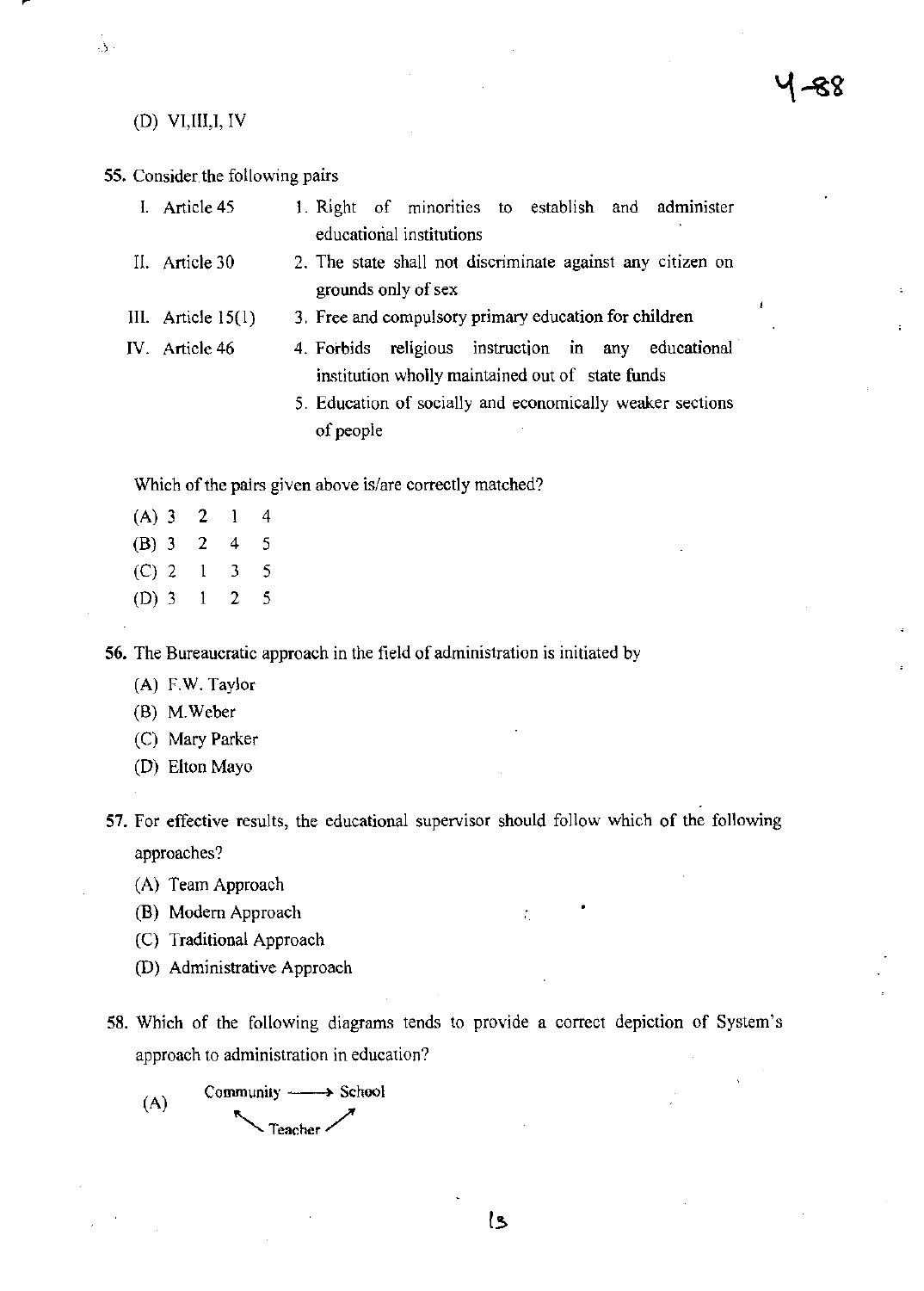(B) Teacher  $\longrightarrow$  School  $\longrightarrow$  Community



59. When 'System approach' is used for ensuring quality in schools, it implies

- L Assessment of students' prior experience
- II. Adequacy of school resources
- III. Cooperation of parents
- IV. Interaction between teachers and parents
- V. Fixing of benchmarks for judging quality of learning
- (A) (i), (iii), (iv)  $\&$  (v)
- (B) (ii), (iv) & (v)

r

- (C) (i), (ii), (iv) & (v)
- (D) (ii), (iii) & (v)
- 60. One of the following combinations indicates the characteristics of a bureaucraticadministration in education
	- (a) A well organised R  $&$  D system
	- (b) Division of labour
	- (c) Specialization
	- (d) A clear hierarchy
	- (e) Shared responsibility for task performance
	- (I) Set of rules or standard operating procedures

Code:

- (A) (b), (c), (d) and (f)
- (B) (a), (e), (d) and (f)
- (C) (b), (c), (d) and (e)

÷,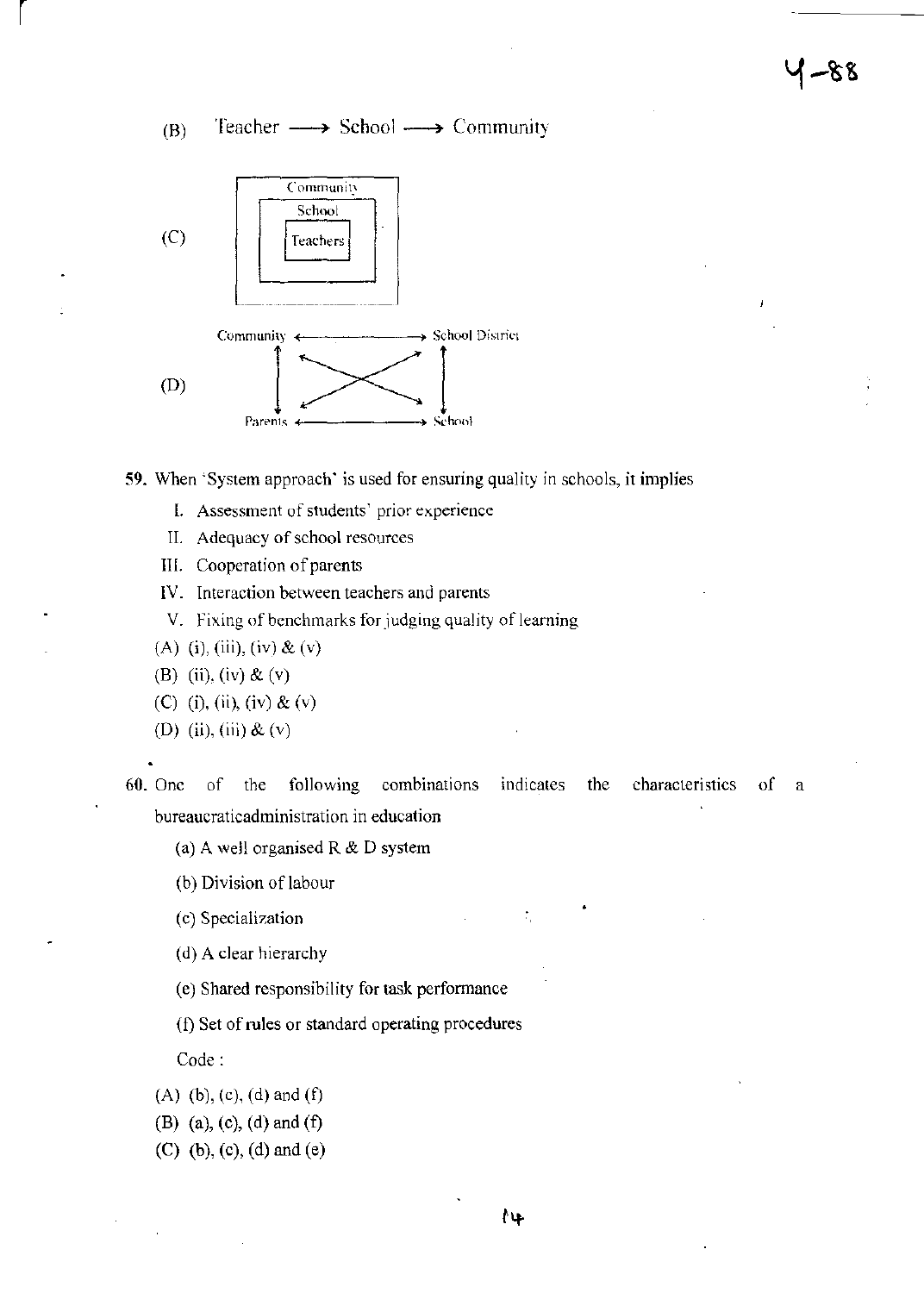(D) (c), (d), (e) and (f)

- **61. A child fainted during school prayer. As a principal** of the **school, what will you do?** 
	- **Ask a tcacher to conduct the prayer and take the child to a doctor.**  (A)
	- **Ask a teacher to care for the child and continue conducting the prayer.**  (B)
	- **Ask a teacher to take the child to hislher home and continue with prayer.**  (C)
	- (D) **Ask a teacher to continue with prayer, supervise the first aid to the child and** , **resumethe prayer.**
- **62. One** of the **following is not a characteristic** of perspective **planning** 
	- **(A) One plan for a period af20 or 25 years**
	- (B) Long term planning
	- **(C) Long range targets set in advance**
	- (D) Reviewing the long term plan every year
- **63. List the functions of educational supervision from the following:** 
	- **a) Coordinating decision making**
	- **b) Effective negotiation**
	- **c) Providing support d. Regulating managerial tasks**
	- **d) Monitoring learning and development**
	- $(A)$  a, b, c and d
	- (B) a, c, d and e
	- $(C)$  b, c, d and e
		- (D)  $a, b, d$  and  $e$

64. SWAYAM stands for:

- (A) Study Webs of Active Learning for Young Aspiring Minds
- **(B) Study Webs of Active Learning for Yellow Aspiring.Mission**
- (C) Study Webs of Active Youth Actual Meanings
- (D) Study Webs of Active Young Aspiring Minds

**65. A gigabyte is a unit of digital information consists of** \_\_\_\_\_ \_

- (A) 1,024 kilobytes
- (B) 1,024 megabytes
- (C) 1,024 terabytes
- (D) 1,024 petabytes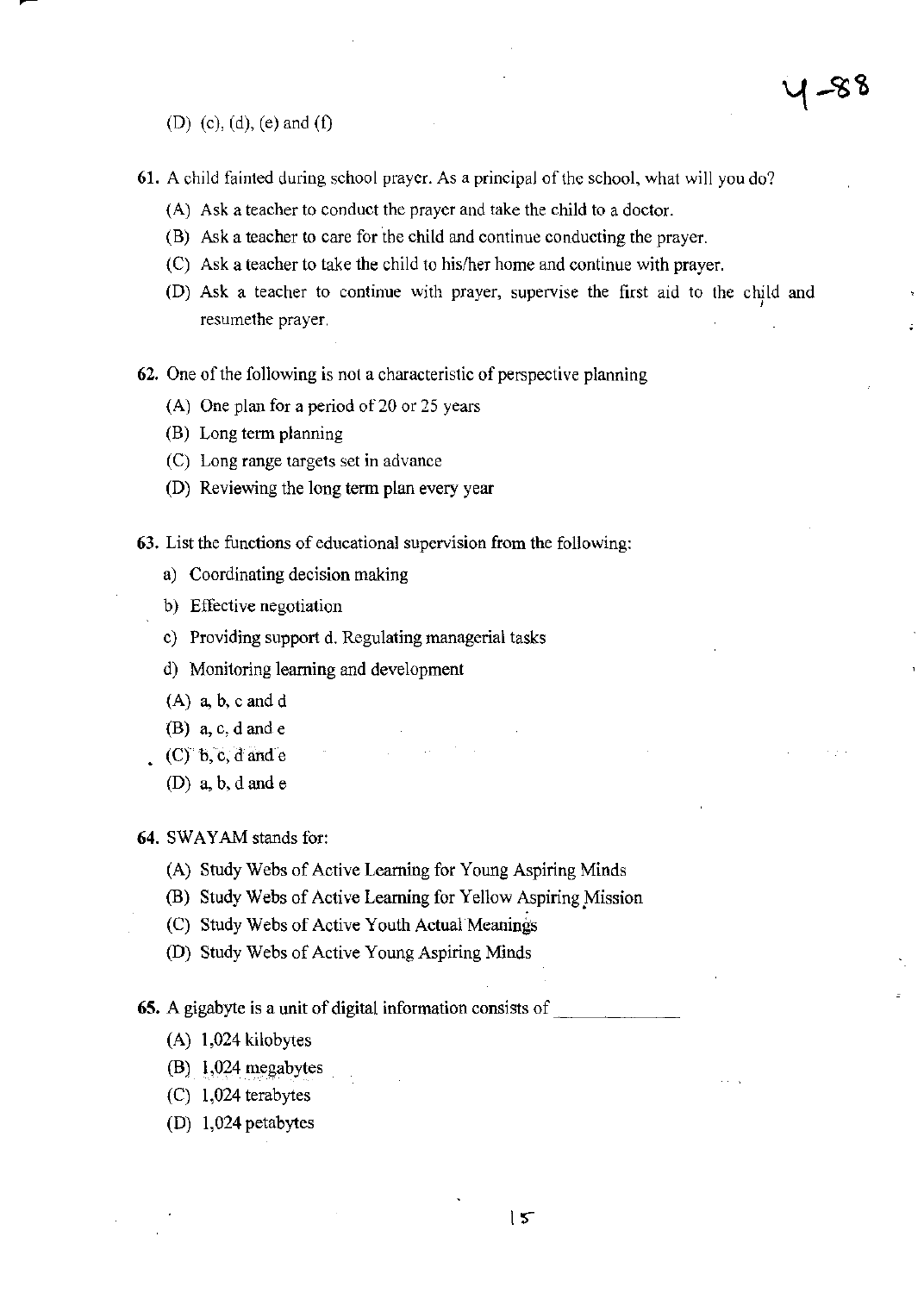**66.** According to Robert A.Cox, \_\_\_\_\_ is the application of scientific processto man's learning conditions.

- (A) Educational Technology
- $(B)$  ICT
- (C) Instructional Technology
- (D) SWAYAM

67. \_\_\_\_\_\_ is defined as a systematic application of reinforcement theory to the analysis and construction of complex repertoires which represent the mastery in subject matter.

- (A) Mathletics
- (8) Mathematize
- (C) Mathematics
- (D) Mathematization

68. Digital Empowerment means

- i. Universal digit literacy
- ii. Universal access to all digital resources
- iii. Collaborative digital platform for participative governance
- iv. Probability of all entitlements for individuals through cloud.

Choose the correct answer from the codes given below:

- $(A)$  (i) and (ii)
- $(B)$  (ii) and (iii)
- $(C)$  (i), (ii) and (iii)
- (D) (i), (ii), (iii) and (iv)

69. Put the foHowing first six steps pertaining to Robert Gagne's nine steps of instruction into correct order. ÷.

lb

- 1. Gain attention
- **II.** Present the material
- Ill. Inform learner of objectives
- IV. Provide guidance for learning
- V. Stimulate recall of prior knowledge
- VI. Elicit performance.

Which order among the following is correct?